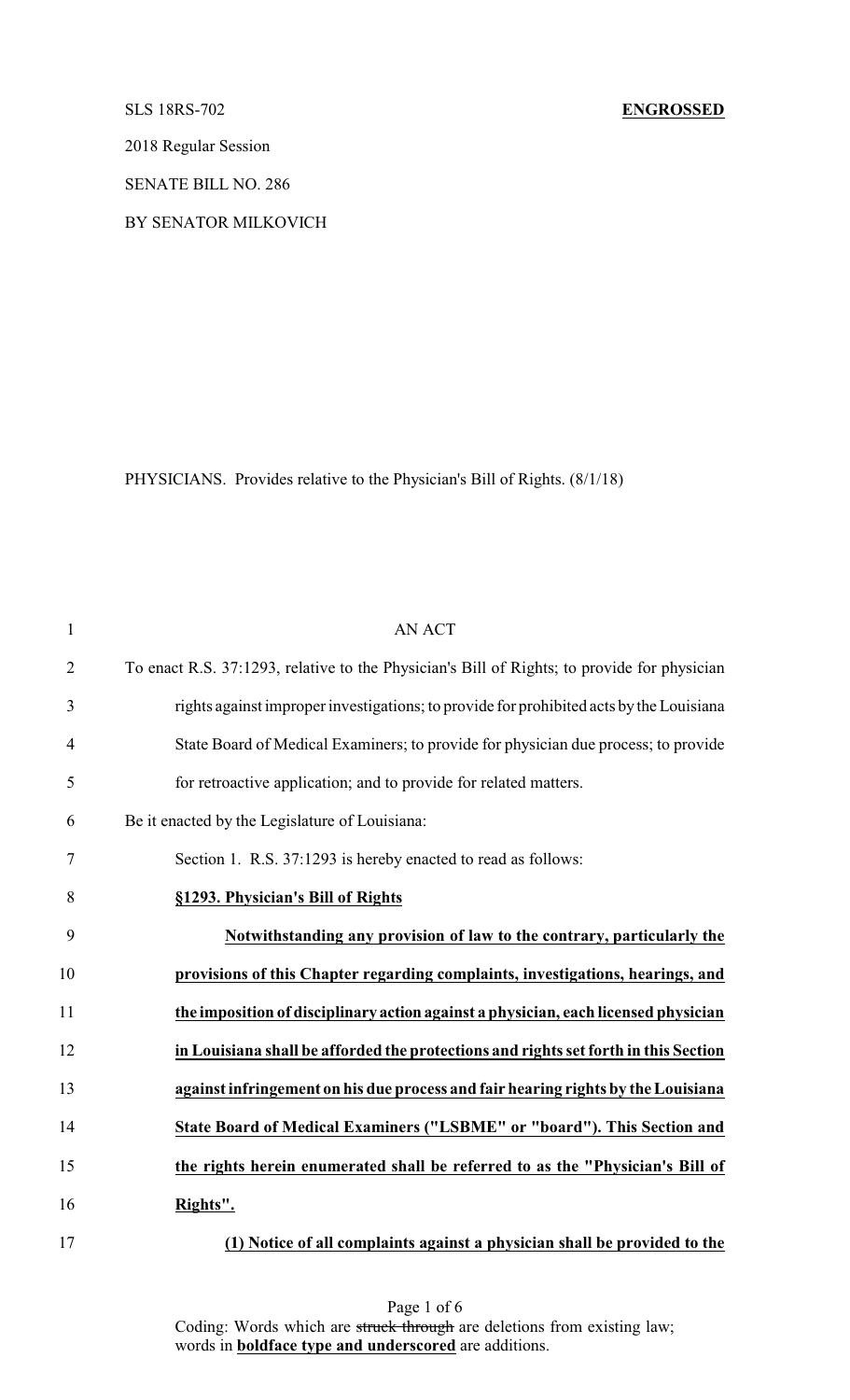| $\overline{2}$<br>The notice required in this Paragraph shall include the name of the person who<br>made the complaint against the physician, including the name of an LSBME<br>3<br>board or staff member if he is the individual that originated the complaint,<br>$\overline{4}$<br>along with a detailed description of the complaint sufficient that the physician<br>5<br>has a clear understanding of the accusation being made against him and by<br>6<br>$\tau$<br>whom.<br>8<br>(2) In the course of an investigation the physician shall have the right to<br>9<br>be fairly investigated and if an investigator is alleged to be biased, hostile, or<br>10<br>unfair to the physician, the physician shall have the right to request that the<br>11<br>executive director remove and disqualify the investigator from further<br>12<br>participation in any investigation involving the physician. If the executive<br>13<br>director declines to recuse the investigator, the physician shall have a right to<br>14<br>make a written motion for recusal and an evidentiary hearing thereon.<br>15<br>(3) A board investigator shall have no communication regarding the<br>16<br>investigation with the executive director or any member of the board unless the<br>17<br>physician that is subject to the complaint is present.<br>18<br>(4) When the investigator believes that there is a basis for prosecution or<br>19<br>disciplinary action against the physician, his conclusion shall be issued in<br>20<br>writing, along with supporting evidence, as a recommendation to the executive<br>director. His recommendation shall not be provided to any member of the<br>21<br>22<br>board.<br>23<br>(5) The decision to proceed with prosecution or disciplinary action shall<br>24<br>be that of the executive director.<br>25<br>(6) Board members shall take an oath to refrain from any and all<br>26<br>communication with the investigator, witnesses, prosecutors, or the executive<br>27<br>director regarding a complaint. It shall be cause for dismissal of a case against | physician in writing within ten days of receipt of the complaint by the board. |
|--------------------------------------------------------------------------------------------------------------------------------------------------------------------------------------------------------------------------------------------------------------------------------------------------------------------------------------------------------------------------------------------------------------------------------------------------------------------------------------------------------------------------------------------------------------------------------------------------------------------------------------------------------------------------------------------------------------------------------------------------------------------------------------------------------------------------------------------------------------------------------------------------------------------------------------------------------------------------------------------------------------------------------------------------------------------------------------------------------------------------------------------------------------------------------------------------------------------------------------------------------------------------------------------------------------------------------------------------------------------------------------------------------------------------------------------------------------------------------------------------------------------------------------------------------------------------------------------------------------------------------------------------------------------------------------------------------------------------------------------------------------------------------------------------------------------------------------------------------------------------------------------------------------------------------------------------------------------------------------------------------------------------------------------------------------------------------------------------------------|--------------------------------------------------------------------------------|
|                                                                                                                                                                                                                                                                                                                                                                                                                                                                                                                                                                                                                                                                                                                                                                                                                                                                                                                                                                                                                                                                                                                                                                                                                                                                                                                                                                                                                                                                                                                                                                                                                                                                                                                                                                                                                                                                                                                                                                                                                                                                                                              |                                                                                |
|                                                                                                                                                                                                                                                                                                                                                                                                                                                                                                                                                                                                                                                                                                                                                                                                                                                                                                                                                                                                                                                                                                                                                                                                                                                                                                                                                                                                                                                                                                                                                                                                                                                                                                                                                                                                                                                                                                                                                                                                                                                                                                              |                                                                                |
|                                                                                                                                                                                                                                                                                                                                                                                                                                                                                                                                                                                                                                                                                                                                                                                                                                                                                                                                                                                                                                                                                                                                                                                                                                                                                                                                                                                                                                                                                                                                                                                                                                                                                                                                                                                                                                                                                                                                                                                                                                                                                                              |                                                                                |
|                                                                                                                                                                                                                                                                                                                                                                                                                                                                                                                                                                                                                                                                                                                                                                                                                                                                                                                                                                                                                                                                                                                                                                                                                                                                                                                                                                                                                                                                                                                                                                                                                                                                                                                                                                                                                                                                                                                                                                                                                                                                                                              |                                                                                |
|                                                                                                                                                                                                                                                                                                                                                                                                                                                                                                                                                                                                                                                                                                                                                                                                                                                                                                                                                                                                                                                                                                                                                                                                                                                                                                                                                                                                                                                                                                                                                                                                                                                                                                                                                                                                                                                                                                                                                                                                                                                                                                              |                                                                                |
|                                                                                                                                                                                                                                                                                                                                                                                                                                                                                                                                                                                                                                                                                                                                                                                                                                                                                                                                                                                                                                                                                                                                                                                                                                                                                                                                                                                                                                                                                                                                                                                                                                                                                                                                                                                                                                                                                                                                                                                                                                                                                                              |                                                                                |
|                                                                                                                                                                                                                                                                                                                                                                                                                                                                                                                                                                                                                                                                                                                                                                                                                                                                                                                                                                                                                                                                                                                                                                                                                                                                                                                                                                                                                                                                                                                                                                                                                                                                                                                                                                                                                                                                                                                                                                                                                                                                                                              |                                                                                |
|                                                                                                                                                                                                                                                                                                                                                                                                                                                                                                                                                                                                                                                                                                                                                                                                                                                                                                                                                                                                                                                                                                                                                                                                                                                                                                                                                                                                                                                                                                                                                                                                                                                                                                                                                                                                                                                                                                                                                                                                                                                                                                              |                                                                                |
|                                                                                                                                                                                                                                                                                                                                                                                                                                                                                                                                                                                                                                                                                                                                                                                                                                                                                                                                                                                                                                                                                                                                                                                                                                                                                                                                                                                                                                                                                                                                                                                                                                                                                                                                                                                                                                                                                                                                                                                                                                                                                                              |                                                                                |
|                                                                                                                                                                                                                                                                                                                                                                                                                                                                                                                                                                                                                                                                                                                                                                                                                                                                                                                                                                                                                                                                                                                                                                                                                                                                                                                                                                                                                                                                                                                                                                                                                                                                                                                                                                                                                                                                                                                                                                                                                                                                                                              |                                                                                |
|                                                                                                                                                                                                                                                                                                                                                                                                                                                                                                                                                                                                                                                                                                                                                                                                                                                                                                                                                                                                                                                                                                                                                                                                                                                                                                                                                                                                                                                                                                                                                                                                                                                                                                                                                                                                                                                                                                                                                                                                                                                                                                              |                                                                                |
|                                                                                                                                                                                                                                                                                                                                                                                                                                                                                                                                                                                                                                                                                                                                                                                                                                                                                                                                                                                                                                                                                                                                                                                                                                                                                                                                                                                                                                                                                                                                                                                                                                                                                                                                                                                                                                                                                                                                                                                                                                                                                                              |                                                                                |
|                                                                                                                                                                                                                                                                                                                                                                                                                                                                                                                                                                                                                                                                                                                                                                                                                                                                                                                                                                                                                                                                                                                                                                                                                                                                                                                                                                                                                                                                                                                                                                                                                                                                                                                                                                                                                                                                                                                                                                                                                                                                                                              |                                                                                |
|                                                                                                                                                                                                                                                                                                                                                                                                                                                                                                                                                                                                                                                                                                                                                                                                                                                                                                                                                                                                                                                                                                                                                                                                                                                                                                                                                                                                                                                                                                                                                                                                                                                                                                                                                                                                                                                                                                                                                                                                                                                                                                              |                                                                                |
|                                                                                                                                                                                                                                                                                                                                                                                                                                                                                                                                                                                                                                                                                                                                                                                                                                                                                                                                                                                                                                                                                                                                                                                                                                                                                                                                                                                                                                                                                                                                                                                                                                                                                                                                                                                                                                                                                                                                                                                                                                                                                                              |                                                                                |
|                                                                                                                                                                                                                                                                                                                                                                                                                                                                                                                                                                                                                                                                                                                                                                                                                                                                                                                                                                                                                                                                                                                                                                                                                                                                                                                                                                                                                                                                                                                                                                                                                                                                                                                                                                                                                                                                                                                                                                                                                                                                                                              |                                                                                |
|                                                                                                                                                                                                                                                                                                                                                                                                                                                                                                                                                                                                                                                                                                                                                                                                                                                                                                                                                                                                                                                                                                                                                                                                                                                                                                                                                                                                                                                                                                                                                                                                                                                                                                                                                                                                                                                                                                                                                                                                                                                                                                              |                                                                                |
|                                                                                                                                                                                                                                                                                                                                                                                                                                                                                                                                                                                                                                                                                                                                                                                                                                                                                                                                                                                                                                                                                                                                                                                                                                                                                                                                                                                                                                                                                                                                                                                                                                                                                                                                                                                                                                                                                                                                                                                                                                                                                                              |                                                                                |
|                                                                                                                                                                                                                                                                                                                                                                                                                                                                                                                                                                                                                                                                                                                                                                                                                                                                                                                                                                                                                                                                                                                                                                                                                                                                                                                                                                                                                                                                                                                                                                                                                                                                                                                                                                                                                                                                                                                                                                                                                                                                                                              |                                                                                |
|                                                                                                                                                                                                                                                                                                                                                                                                                                                                                                                                                                                                                                                                                                                                                                                                                                                                                                                                                                                                                                                                                                                                                                                                                                                                                                                                                                                                                                                                                                                                                                                                                                                                                                                                                                                                                                                                                                                                                                                                                                                                                                              |                                                                                |
|                                                                                                                                                                                                                                                                                                                                                                                                                                                                                                                                                                                                                                                                                                                                                                                                                                                                                                                                                                                                                                                                                                                                                                                                                                                                                                                                                                                                                                                                                                                                                                                                                                                                                                                                                                                                                                                                                                                                                                                                                                                                                                              |                                                                                |
|                                                                                                                                                                                                                                                                                                                                                                                                                                                                                                                                                                                                                                                                                                                                                                                                                                                                                                                                                                                                                                                                                                                                                                                                                                                                                                                                                                                                                                                                                                                                                                                                                                                                                                                                                                                                                                                                                                                                                                                                                                                                                                              |                                                                                |
|                                                                                                                                                                                                                                                                                                                                                                                                                                                                                                                                                                                                                                                                                                                                                                                                                                                                                                                                                                                                                                                                                                                                                                                                                                                                                                                                                                                                                                                                                                                                                                                                                                                                                                                                                                                                                                                                                                                                                                                                                                                                                                              |                                                                                |
|                                                                                                                                                                                                                                                                                                                                                                                                                                                                                                                                                                                                                                                                                                                                                                                                                                                                                                                                                                                                                                                                                                                                                                                                                                                                                                                                                                                                                                                                                                                                                                                                                                                                                                                                                                                                                                                                                                                                                                                                                                                                                                              |                                                                                |
|                                                                                                                                                                                                                                                                                                                                                                                                                                                                                                                                                                                                                                                                                                                                                                                                                                                                                                                                                                                                                                                                                                                                                                                                                                                                                                                                                                                                                                                                                                                                                                                                                                                                                                                                                                                                                                                                                                                                                                                                                                                                                                              |                                                                                |
|                                                                                                                                                                                                                                                                                                                                                                                                                                                                                                                                                                                                                                                                                                                                                                                                                                                                                                                                                                                                                                                                                                                                                                                                                                                                                                                                                                                                                                                                                                                                                                                                                                                                                                                                                                                                                                                                                                                                                                                                                                                                                                              |                                                                                |
| 28<br>a physician if there are ex parte communications by any board member                                                                                                                                                                                                                                                                                                                                                                                                                                                                                                                                                                                                                                                                                                                                                                                                                                                                                                                                                                                                                                                                                                                                                                                                                                                                                                                                                                                                                                                                                                                                                                                                                                                                                                                                                                                                                                                                                                                                                                                                                                   |                                                                                |
| 29<br>regarding the facts of an investigation prior to or during a hearing on the                                                                                                                                                                                                                                                                                                                                                                                                                                                                                                                                                                                                                                                                                                                                                                                                                                                                                                                                                                                                                                                                                                                                                                                                                                                                                                                                                                                                                                                                                                                                                                                                                                                                                                                                                                                                                                                                                                                                                                                                                            |                                                                                |

Page 2 of 6 Coding: Words which are struck through are deletions from existing law; words in **boldface type and underscored** are additions.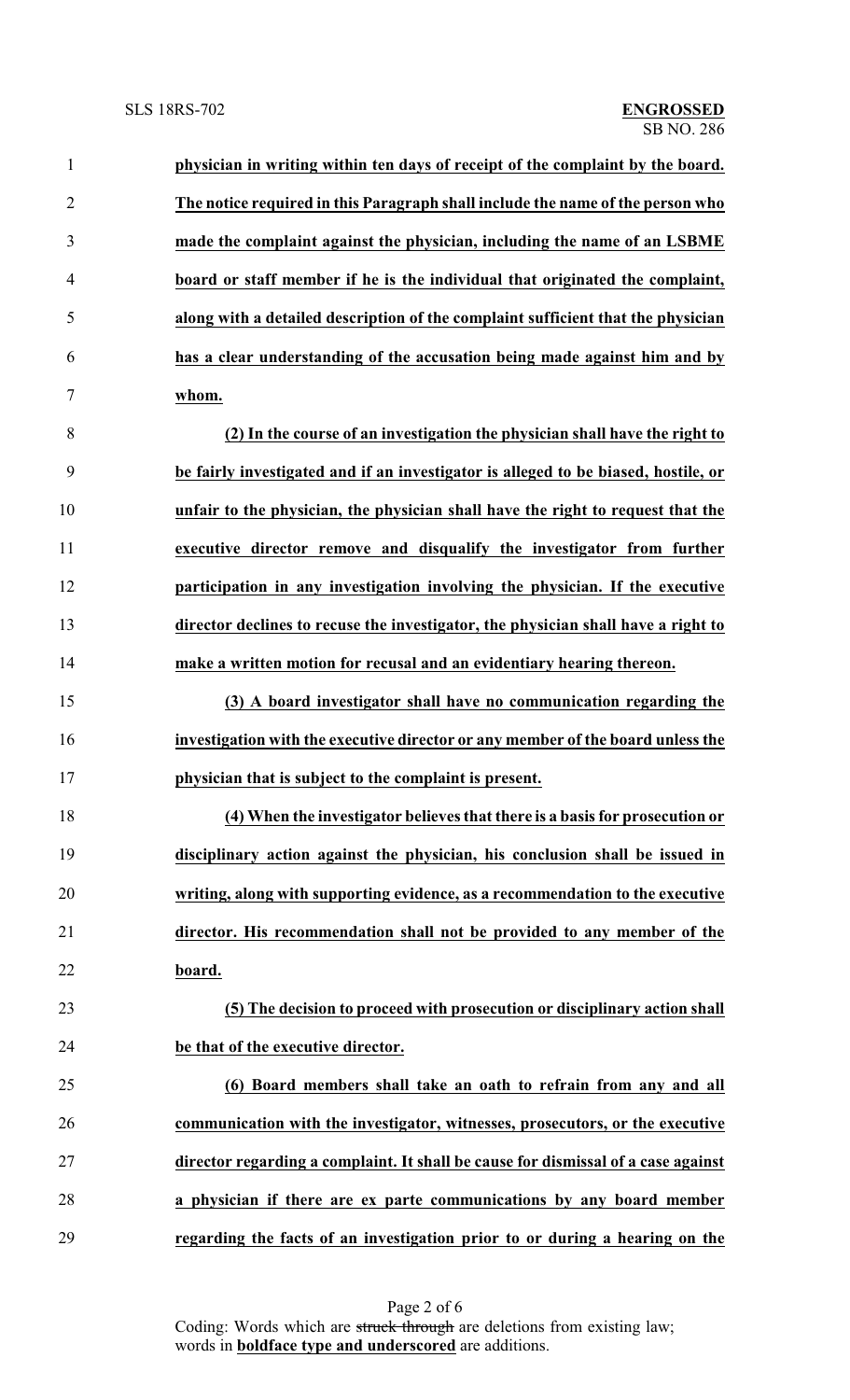| $\mathbf{1}$   | matter.                                                                           |
|----------------|-----------------------------------------------------------------------------------|
| $\overline{2}$ | (7) If the board utilizes an independent judge or adjudicator for any             |
| 3              | hearing, he shall be independently selected and shall have no prior information   |
| 4              | regarding the nature of the complaint or economic bias to rule for or against the |
| 5              | physician or the board.                                                           |
| 6              | (8) Communication between the investigator, executive director, and               |
| 7              | person prosecuting the case shall be on the record at a hearing or in written     |
| 8              | form furnished to the physician contemporaneously with any information            |
| 9              | provided to the executive director.                                               |
| 10             | (9) All files of the board regarding a complaint, investigation, and              |
| 11             | disciplinary action shall be made available to the physician through full         |
| 12             | discovery and shall be disclosed to the physician upon request. The physician     |
| 13             | may issue interrogatories or discovery requests to the investigator, executive    |
| 14             | director, or any board member, who shall be compelled to respond as provided      |
| 15             | for in the Code of Civil Procedure. The physician shall have the right to depose  |
| 16             | the investigator or investigators of the complaint against him as provided for in |
| 17             | the Code of Civil Procedure, subject to objections thereunder. Any potentially    |
| 18             | exculpatory evidence shall be disclosed to the physician whether or not           |
| 19             | requested or whether or not reduced to recorded or documentary form.              |
| 20             | (10) All relevant facts gathered in an investigation of a physician shall be      |
| 21             | noted in the record or file of the case and no separate file shall be maintained. |
| 22             | Any violation of this Paragraph by an investigator shall be grounds for           |
| 23             | dismissal or reversal of any adverse findings made and may be grounds for the     |
| 24             | termination of the investigator.                                                  |
| 25             | (11) No anonymous hearsay testimony shall be allowed in any hearing.              |
| 26             | The physician who is the subject of the action shall have the right to confront   |
| 27             | witnesses. No hearsay evidence may be admitted by an identified witness except    |
| 28             | that which is admissible pursuant to the Code of Civil Procedure and the Code     |
| 29             | of Evidence regarding hearsay evidence. Admission of previous statements of       |

Page 3 of 6 Coding: Words which are struck through are deletions from existing law; words in **boldface type and underscored** are additions.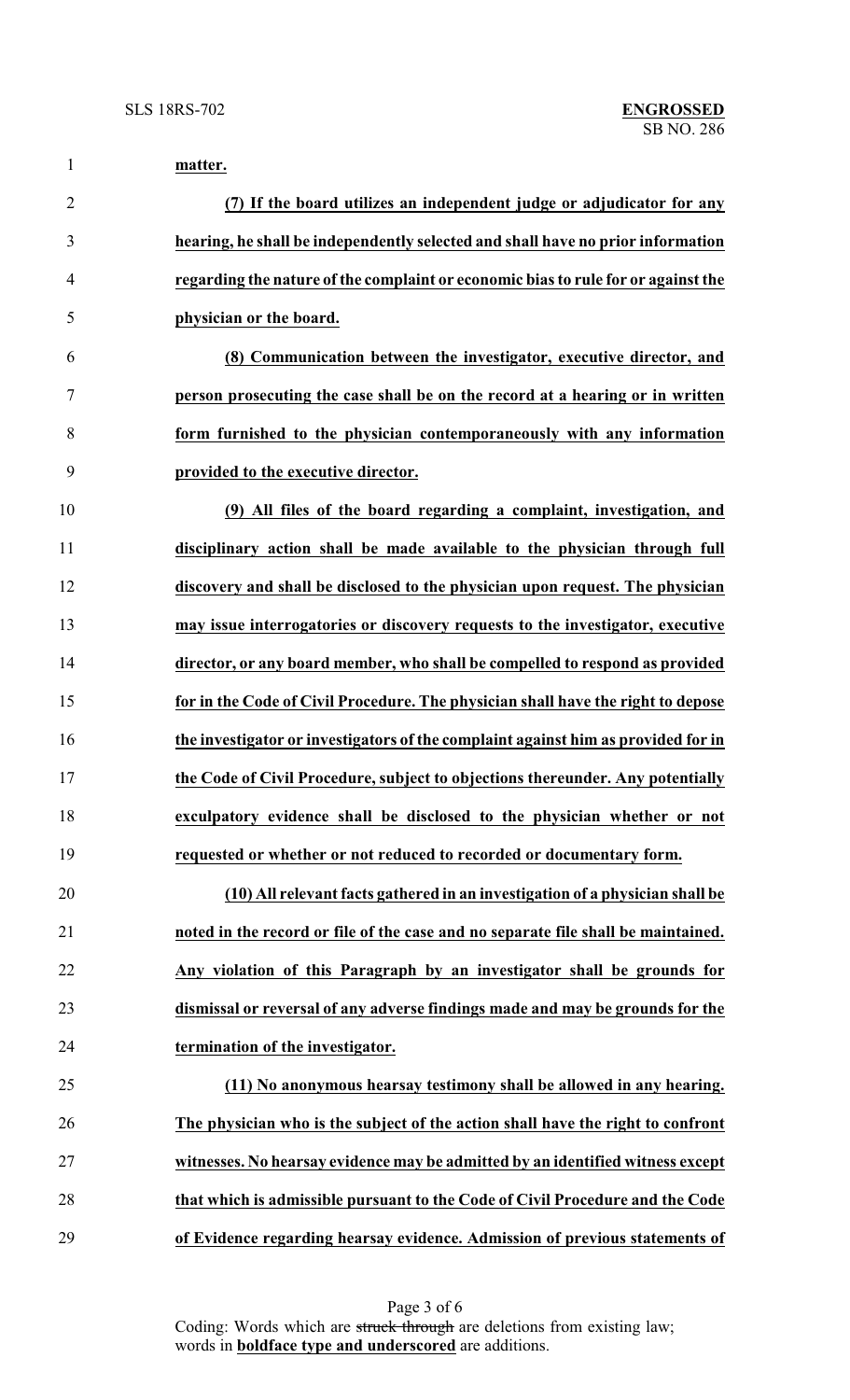| $\mathbf{1}$   | an absent witness or witnesses who are not available under a hearsay exception     |
|----------------|------------------------------------------------------------------------------------|
| $\overline{2}$ | shall not occur unless advance notice is given to the physician of the board's     |
| 3              | intent to use the hearsay in order for the physician to have an opportunity to     |
| $\overline{4}$ | rebut such statements.                                                             |
| 5              | (12) No order of suspension or termination of license shall be entered by          |
| 6              | the board without at least ten days notice before the effective date of the order  |
| 7              | and with an opportunity for the physician to be heard by the board or an           |
| 8              | administrative law judge. Ex parte communication with an administrative law        |
| 9              | judge shall be prohibited.                                                         |
| 10             | (13) If the board believes that the requirement of ten days notice set             |
| 11             | forth in Paragraph (12) of this Section will endanger the public, the board may    |
| 12             | seek an injunction pursuant to the Code of Civil Procedure for a temporary         |
| 13             | restraining order with a post-restraining order hearing to be set immediately      |
| 14             | thereafter.                                                                        |
| 15             | (14) No inquiry or investigation of a physician may continue for more              |
| 16             | than thirty days without notice issued to the physician to advise him that he is   |
| 17             | still under investigation.                                                         |
| 18             | (15) Once an investigation or inquiry, preliminary or not, is initiated,           |
| 19             | unless the case is closed, the physician shall have an absolute right to meet with |
| 20             | the investigator and the chief investigator who shall receive any rebuttal         |
| 21             | information provided by the physician. Any rebuttal evidence so received shall     |
| 22             | be noted by investigators and made available to the executive director prior to    |
| 23             | any further action being taken. Any meeting between the physician and              |
| 24             | investigator for the board shall be recorded. If the physician objects to the      |
| 25             | outcome of the meeting, he shall have the right to meet with the executive         |
| 26             | director and board attorney.                                                       |
| 27             | (16) The physician may be accompanied by an attorney at any meeting                |
| 28             | with the investigator, chief investigator, executive director, or board member.    |
| 29             | No board staff person or member shall refuse to meet with a physician because      |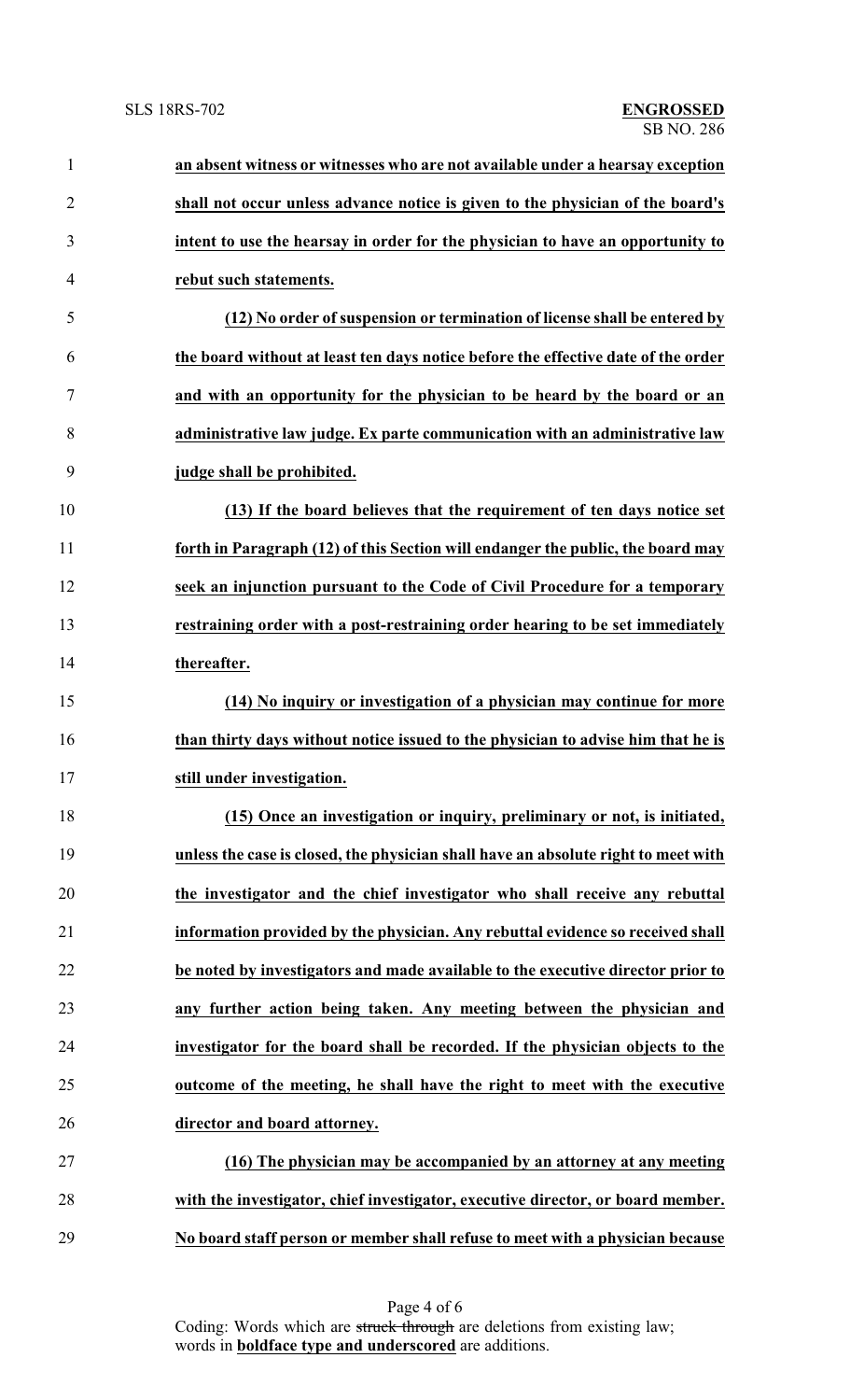| $\mathbf{1}$   | his attorney is present. The physician may also be represented by an attorney                   |
|----------------|-------------------------------------------------------------------------------------------------|
| $\overline{2}$ | at any hearing before the board.                                                                |
| 3              | (17) Physicians shall have a right to a prompt hearing on all disciplinary                      |
| $\overline{4}$ | complaints.                                                                                     |
| 5              | (18) Physicians shall have the right to a de novo review in district court                      |
| 6              | of any action taken by the board.                                                               |
| $\tau$         | (19) No contract provision in any contract with the board shall require                         |
| 8              | a physician to waive any legal or constitutional rights to have access to the                   |
| 9              | courts, due process, discovery, evidence, or any right established pursuant to                  |
| 10             | this Section.                                                                                   |
| 11             | (20) Notwithstanding any provision of the law to the contrary, including                        |
| 12             | R.S. 49:992, a physician subject to a hearing before the Louisiana State Board                  |
| 13             | of Medical Examiners shall have the right to have his case transferred to the                   |
| 14             | Division of Administrative Law and have his case tried before an independent                    |
| 15             | administrative law judge.                                                                       |
| 16             | Section 2. The provisions of this Act shall apply to any investigation that has                 |
| 17             | commenced prior to the effective date of the Act, continues after the effective date of the     |
| 18             | Act, and to any hearing conducted after the date of the Act based on an investigation that      |
| 19             | concluded prior to the effective date of the Act, affording any physician subject to regulation |
| 20             | by the Louisiana State Board of Medical Examiners retroactive application.                      |
|                |                                                                                                 |

The original instrument and the following digest, which constitutes no part of the legislative instrument, were prepared by Christine Arbo Peck.

DIGEST SB 286 Engrossed 2018 Regular Session Milkovich

Proposed law enacts the Physician's Bill of Rights to provide for notice of complaints within 10 days of receipt by the Louisiana State Board of Medical Examiners (LSBME), including the name of the person making the complaint and identification of the LSBME staff member making the complaint if it originated with the board staff member. Proposed law requires the notice to the physician to include a detailed description of the complaint.

Proposed law provides an opportunity for the executive director to remove any investigator alleged to be biased, hostile, or unfair to the physician from an investigation upon request of the physician.

Proposed law prohibits the LSBME investigator fromhaving communications with the board

Page 5 of 6 Coding: Words which are struck through are deletions from existing law; words in **boldface type and underscored** are additions.